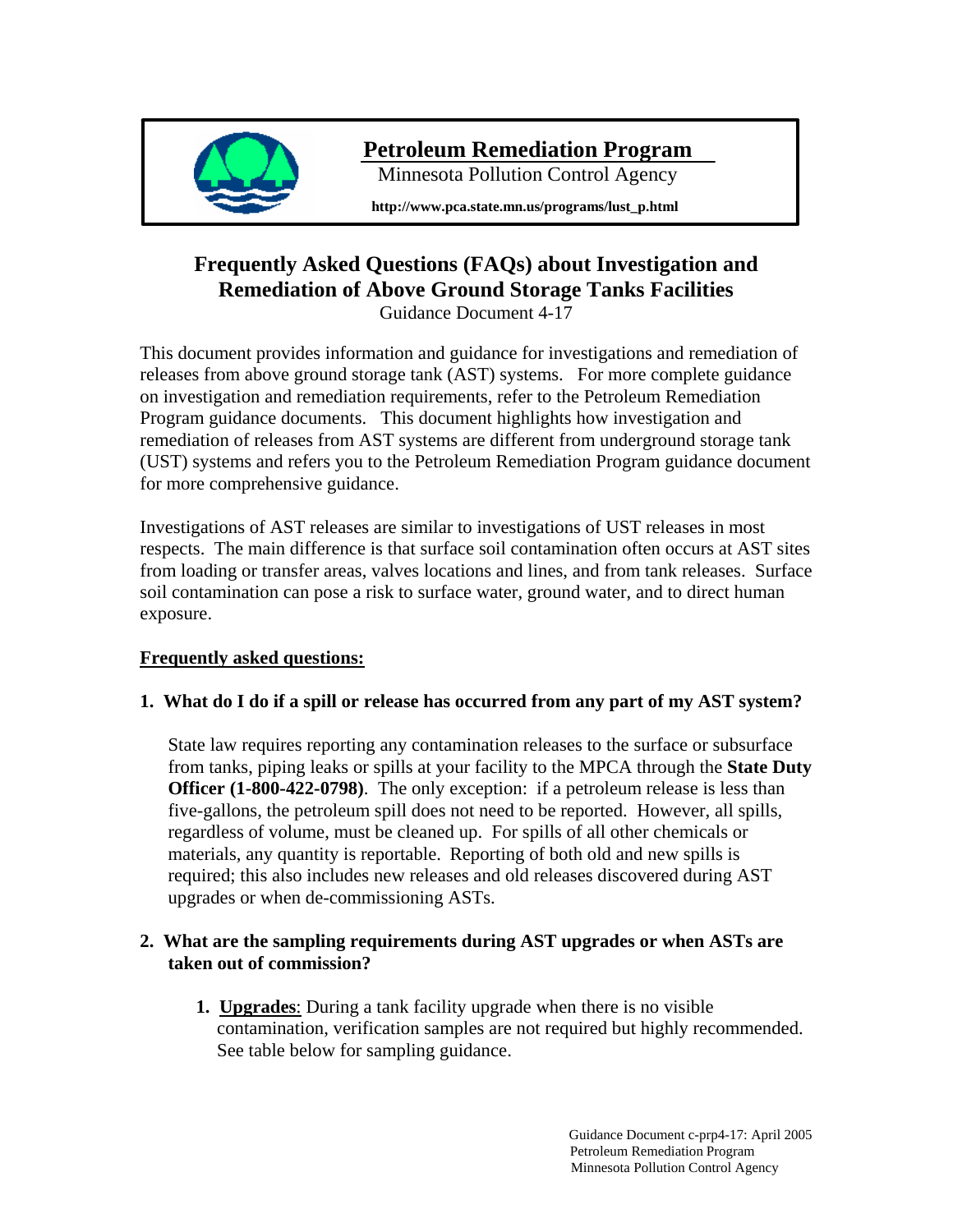Frequently Asked Questions About AST Facilities Page 2

> If removing or moving a tank to a different location on your tank facility as part of your upgrade **sampling is required**, see table below for sampling requirements.

**Sampling is required if a petroleum release has occurred or visible contamination is present at the tank facility.** All contamination/releases must be reported immediately to the duty officer at 1-800-422-0798. If you are working with a remediation program, you should also call the project manager for assistance. See MN Statute 7151.8400 for additional guidance. See table below for sampling requirements.

**2. Decommissioning:** AST owners and operators must take verification samples when permanently decommissioning a tank(s) and the tank appurtenances to determine if contamination is present, per Minnesota Rules Chapter 7151.8400. See table below for sampling requirements.

All contamination/releases must be reported immediately to the duty officer at 1-800-422-0798. If you are working with a remediation program, you should also call the project manager for assistance. See MN Statute 7151.8400 for additional guidance.

| 1 ADLE 0.5                                          |                                                                                                                                                                                                                                                                 |                                   |  |
|-----------------------------------------------------|-----------------------------------------------------------------------------------------------------------------------------------------------------------------------------------------------------------------------------------------------------------------|-----------------------------------|--|
| <b>Tank Size and Type</b>                           | <b>Number of Samples</b>                                                                                                                                                                                                                                        | <b>Sample Location</b>            |  |
| Vertical tank less than or<br>equal to 12' diameter | 1 sample                                                                                                                                                                                                                                                        | 2 feet below the tank             |  |
| Vertical tank greater than<br>12' diameter          | Divide tank diameter by<br>12' and round up to<br>nearest whole number.<br>(see example)                                                                                                                                                                        | 2 feet below the tank             |  |
| Horizontal tank 10,000<br>gallons or less           | 1 sample                                                                                                                                                                                                                                                        | 2 feet below the center of tank   |  |
| Horizontal tank greater<br>than $10,000$ gallons    | 2 samples                                                                                                                                                                                                                                                       | 2 feet below each end of the tank |  |
| Transfer Area(s)                                    | 1 sample in each area if<br>there is more than one<br>transfer area                                                                                                                                                                                             | 2 feet below the loading rack     |  |
| Piping or Areas of<br><b>Visible Contamination</b>  | Take soil headspace samples 2 feet under the following areas: pipe<br>fittings, joints and any other area where contamination is present or<br>likely to be present. Submit soil samples with a headspace reading<br>greater than zero for laboratory analyses. |                                   |  |

### **3. AST Sampling Requirements:**

**TABLE 6.5** 

 Guidance Document c-prp4-17: April 2005 Petroleum Remediation Program Minnesota Pollution Control Agency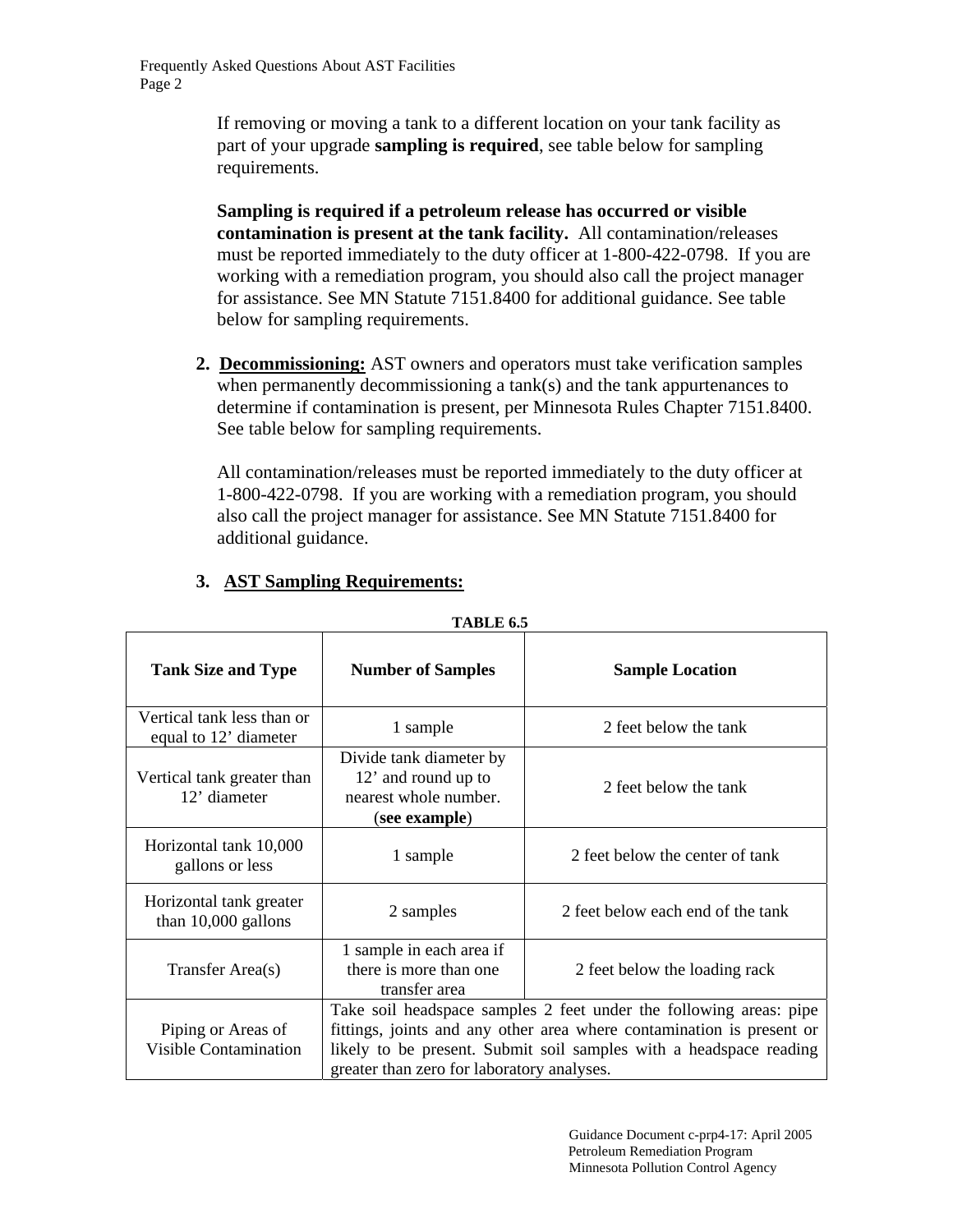Collect any additional samples that may be needed to adequately characterize the excavation(s).

**Example:** 27 foot diameter tank:  $27/12 = 2.25$ . Round up 2.25 to nearest whole number equals 3. 3 soil samples are required.

| <b>Soil Analytical Requirements</b>                                                |                                                                                                                                                                                                                                                                                                                                                                                                                                                                                                         |  |
|------------------------------------------------------------------------------------|---------------------------------------------------------------------------------------------------------------------------------------------------------------------------------------------------------------------------------------------------------------------------------------------------------------------------------------------------------------------------------------------------------------------------------------------------------------------------------------------------------|--|
| For samples collected<br>from areas with visible or<br>known contamination:        | • Refer to Guidance Document 4-04 Soil Sample Collection and<br>Analysis Procedures for the required analyses.                                                                                                                                                                                                                                                                                                                                                                                          |  |
| For verification samples<br>collected from areas with<br>no visible contamination: | Perform the following analyses based on tank content and/or<br>sample location:<br>Gasoline tank samples must be analyzed for GRO (Gasoline<br>$\bullet$<br>Range Organics) and BTEX (benzene, toluene, ethyl benzene<br>and xylenes).<br>Other petroleum tank samples must be analyzed for DRO<br>$\bullet$<br>(Diesel Rang organics).<br>Transfer area samples must be analyzed for GRO, DRO and<br>$\bullet$<br>BTEX unless gasoline was never stored at the facility, then<br>only DRO is required. |  |

### **3. Are there reimbursement funds available for AST investigation and cleanup work? Are there funds available for AST upgrades or closures?**

If contamination is discovered, up to 90% of your AST investigation and cleanup costs may be eligible for Petrofund reimbursement. In addition, up to \$10,000 may be available for AST upgrades or closures for work performed between June 1, 1998 and November 1, 2003. For more information contact Petrofund staff, Minnesota Department of Commerce at (651) 297-1119.

#### **4. What should I do if the AST facility is changing ownership or changing to a different use?**

If there is a change in tank ownership, a change in the stored content, or a change in the use-status of a tank, you are required to file a notification of the change with the MPCA Tank Program (651) 297-8664). If the facility is decommissioned and the property is open for other uses, then changing the land use of your property may affect cleanup approaches and targets. The MPCA's Petroleum Brownfields program is designed to guide you through decisions related to your future use and development or sale of the property. The Petroleum Brownfields Program can also provide liability release letters to potential buyers of the property. For more information contact the Petroleum Brownfields Program at (651) 297-8573.

### **5. Should contaminated soil be removed from sites at the time that ASTs are being taken out of service?**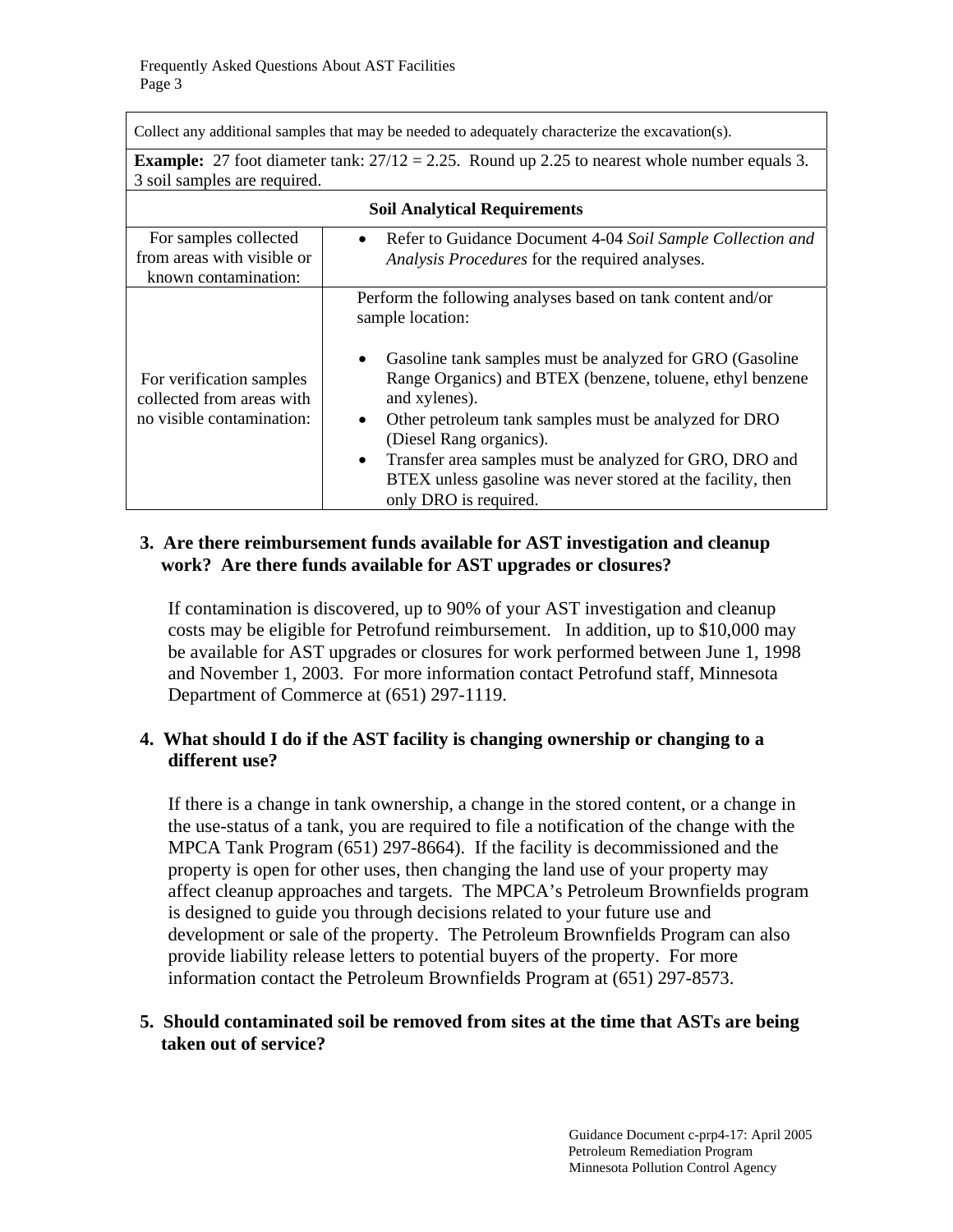In most cases, no. Contaminated soil should be left in place until a Limited Site Investigation (LSI) or a full remedial investigation has been conducted. There is an exception. If ground water has not been impacted, the MPCA allows the excavation of up to 150 cubic yards if doing so will remove all of the contamination and avoid the need for an investigation. In some instances, the MPCA may give site-specific approvals for excavating more than 150 cubic yards of petroleum contaminated soil. If ground water has been impacted or more than 150 cubic yards of contaminated soil exist, leave the contaminated soil in place and proceed with an LSI. The need for and the methods of corrective action will be determined by the remedial investigation. Refer to Guidance Document 3-01 *Excavation of Petroleum Contaminated Soil*, for more details.

#### **6. Can contaminated soil be removed to complete an AST upgrade or to install a new AST?**

If petroleum contaminated soil must be removed to complete an AST upgrade or to install a new AST system, you may remove up to two feet of soil from below the foot-prints of all the features being installed or upgraded (e.g. substance transfer areas, below the AST, and/or in the secondary containment area in order to complete the upgrade or installation). However, you must screen and segregate the 'clean' soil from the contaminated soil. See Guidance Document 3-01 *Excavation of Petroleum Contaminated Soil* for cleanup criteria and other details.

If surface contamination exists in other areas of the facility, additional soil removal or other types of corrective action may be necessary, but should wait until an LSI or a full remedial investigation has been conducted. However, if deeper contamination exists, and upgrading or installing a new AST system would make the contaminated soil inaccessible, the MPCA may request that additional soil be removed, or that an investigation be conducted, before completing the upgrade or new system installation.

You have automatic approval to remove up to two feet of soil petroleum contaminated soil from below the foot-prints of all the features being upgraded or installed, and, you may remove up to 150 additional cubic yards (more with site specific approval) if doing so completely addresses the release and eliminates the need for further investigation at the site.

All excavated contaminated soil must be treated as per MPCA guidance documents.

#### **7. Why is surface contamination considered to be a problem?**

Petroleum contaminated soils at or near the surface is often present at AST sites. Leakage or spillage occurs at transfer/filling stations, from pipes, or other release locations. Surface contamination is considered a risk because of the potential for dermal contact and because of the potential for the contamination of rain/snow runoff.